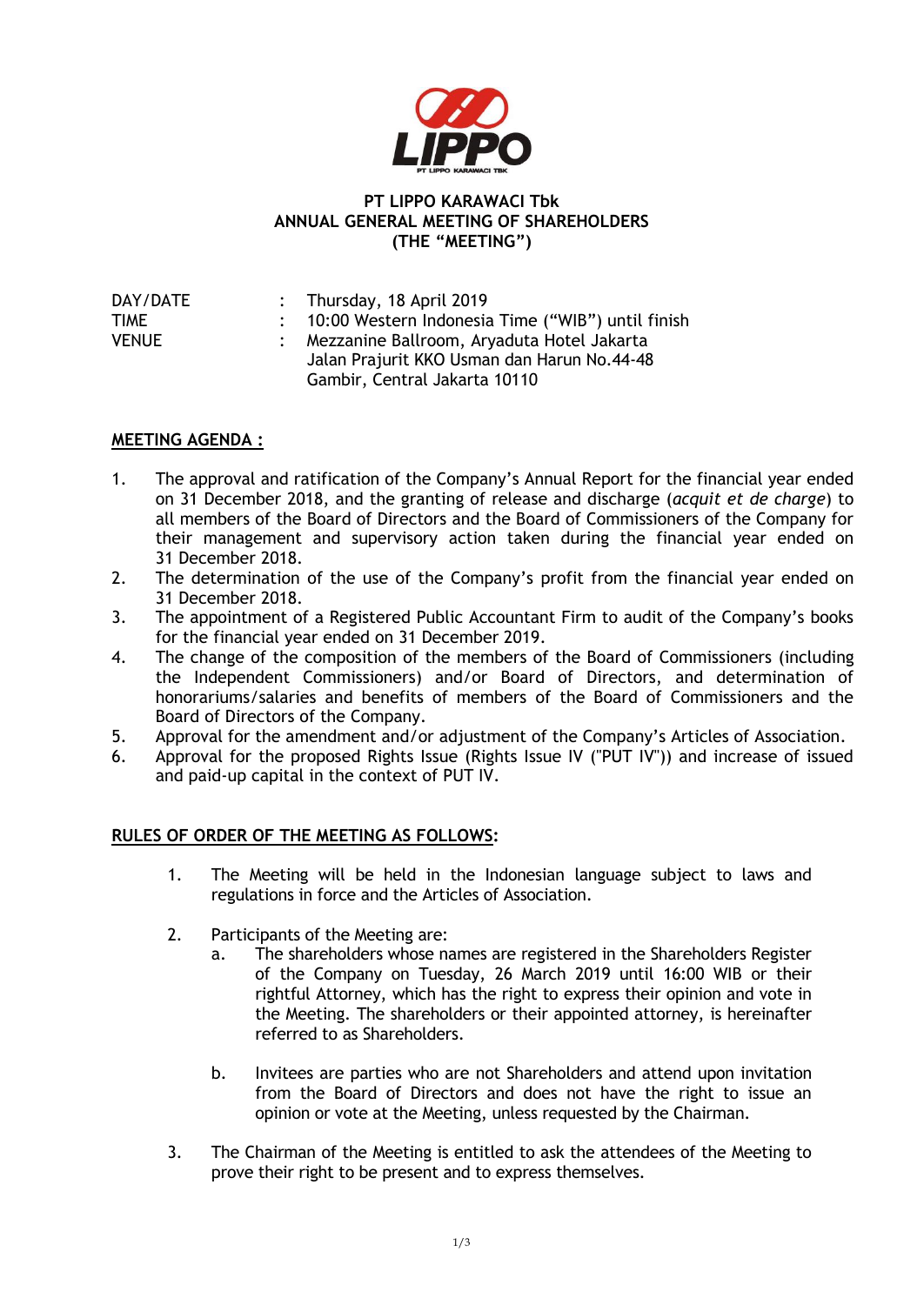- 4. All Meeting agendas will be discussed continuously.
- 5. When finished discussing each meeting agenda, the Shareholders are given the opportunity to raise questions, opinions, proposals or suggestions in relation to the discussed agenda.
- 6. The Chairman of the Meeting will provide an opportunity for Shareholders to raise questions and/or express their opinion before the voting regarding the agenda related to the Meeting is held, with the following procedure:
	- a) Shareholders who wish to submit questions and/or express his opinion to raise their hand so that the officer can give Enquiry Form. The form must include the names, addresses, job title, and the company name which represents the number of shares owned or represented, as well as any questions or opinions. Sheets will be taken by the official inquiry and submitted to the Chairman of the Meeting.
	- b) Then, the Chairman of the Meeting will provide answers or responses one by one to the questions submitted by the relevant Shareholder concerning the related Meeting Agenda, the Chairman may request assistance from members of the Board of Directors or other parties to answer the questions posed.
- 7. For each Meeting agenda, participants of the Meeting is given the opportunity to raise questions within 10 minutes and can be extended if deemed necessary by the Chairman of the Meeting.
- 8. Decisions will be taken after all questions are answered and/or after the time for question and answers is up.
- 9. The decision is to be taken by deliberation to reach consensus. If consensus is not reached through such deliberation, then the decision will be taken by voting.
- 10. The voting is done by raising hands with the following procedure:
	- a. Each share entitles its holder issue 1 (one) vote. If a Shareholder has more than 1 (one) share, then he is only required to vote 1 (one) time and such vote represents all of the shares owned or represented.
	- b. For the Fourth Agenda of the Meeting, a valid decision is taken by voting based on the affirmative vote summing more than 1/2 (half) of the number of votes issued legally at the Meeting.

The voting is done with the following procedure:

- (1) Those who vote against are asked to raise their hands;
- (2) Those who vote abstain are asked to raise their hands; and
- (3) Those who does not raise their hands are deemed to vote 'agree'.
- c. For the Fifth Agenda, a legitimate decision are taken when the affirmative vote sums minimum of 2/3 (two thirds) of the total votes issued validly in the Meeting.

The voting is done with the following procedure:

- (1) Those who vote against are asked to raise their hands;
- (2) Those who vote abstain are asked to raise their hands; and
- (3) Those who does not raise their hands are deemed to vote 'agree'.